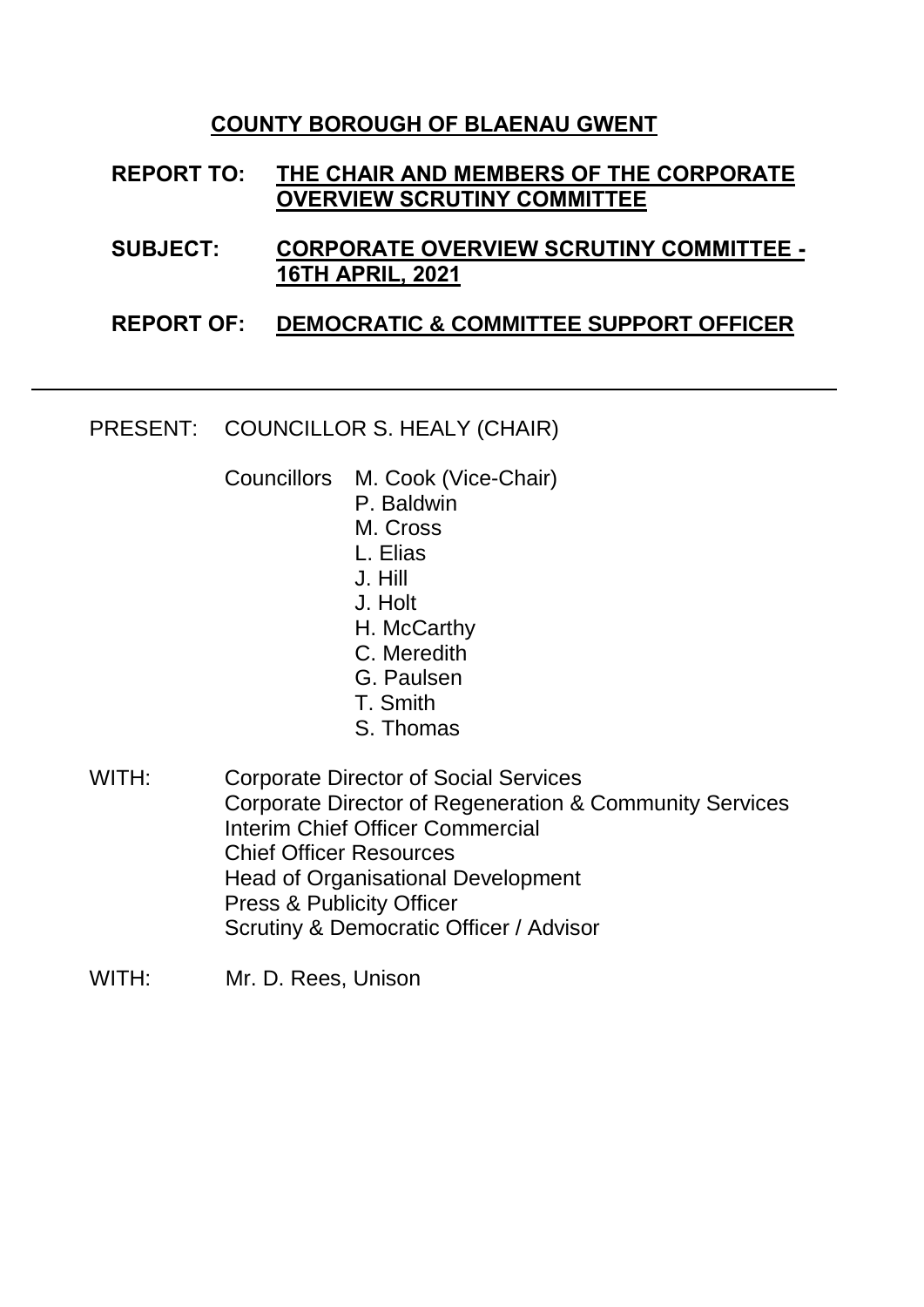| <b>ITEM</b>  | <b>SUBJECT</b>                                                                                                                                                                                                                                                                                                                                                                                          | <b>ACTION</b> |
|--------------|---------------------------------------------------------------------------------------------------------------------------------------------------------------------------------------------------------------------------------------------------------------------------------------------------------------------------------------------------------------------------------------------------------|---------------|
| <b>No. 1</b> | SIMULTANEOUS TRANSLATION                                                                                                                                                                                                                                                                                                                                                                                |               |
|              | It was noted that no requests had been received for the<br>simultaneous translation service.                                                                                                                                                                                                                                                                                                            |               |
| <b>No. 2</b> | <b>APOLOGIES</b>                                                                                                                                                                                                                                                                                                                                                                                        |               |
|              | An apology for absence was received from Councillor<br>G. Collier.                                                                                                                                                                                                                                                                                                                                      |               |
| <b>No. 3</b> | <b>DECLARATIONS OF INTERESTS AND DISPENSATIONS</b>                                                                                                                                                                                                                                                                                                                                                      |               |
|              | There were no declarations of interest or dispensations reported.                                                                                                                                                                                                                                                                                                                                       |               |
| <b>No. 4</b> | <b>CORPORATE OVERVIEW SCRUTINY COMMITTEE MINUTES</b>                                                                                                                                                                                                                                                                                                                                                    |               |
|              | The Minutes of the Corporate Overview Scrutiny Committee<br>Meeting held on 5 <sup>th</sup> March, 2021 were submitted.<br>A Member advised that he had not received a response to the<br>request he made at the last meeting. The Member was<br>disappointed that the Corporate Director Regeneration and<br>Community Services had not responded to his request and felt that<br>it was unacceptable. |               |
|              | The Corporate Director Regeneration and Community Services<br>apologised to the Member and advised that he would contact him<br>direct at a mutually convenient time as it was information outside<br>of the report presented at the last meeting.                                                                                                                                                      |               |
|              | The Committee AGREED that the Minutes be accepted as a true<br>record of proceedings.                                                                                                                                                                                                                                                                                                                   |               |
| <b>No. 5</b> | <b>ACTION SHEET - 5TH MARCH 2021</b>                                                                                                                                                                                                                                                                                                                                                                    |               |
|              | The action sheet arising from the meeting of the Corporate<br>Overview Scrutiny Committee held on 5 <sup>th</sup> March, 2021 was<br>submitted; whereupon:-<br><b>CCTV</b>                                                                                                                                                                                                                              |               |
|              |                                                                                                                                                                                                                                                                                                                                                                                                         |               |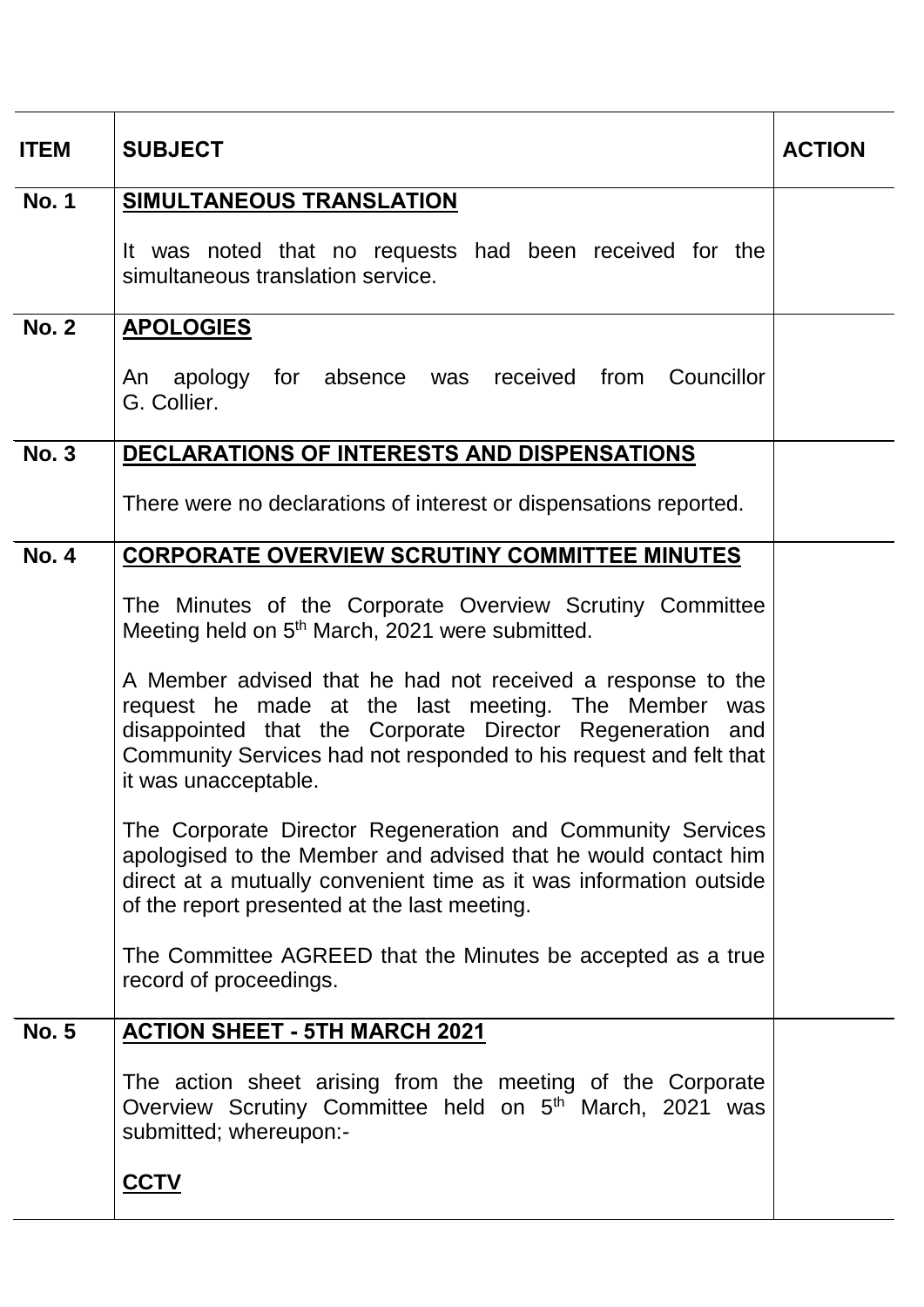|              | A Member asked when the report to review the equality of<br>provision of CCTV could be expected. The Interim Chief Officer<br>Commercial advised that data would be gathered over a period of<br>time and needed to include intelligence gained from meetings with<br>Members. These findings would then be presented as part of the<br>annual monitoring report.                                                             |  |
|--------------|-------------------------------------------------------------------------------------------------------------------------------------------------------------------------------------------------------------------------------------------------------------------------------------------------------------------------------------------------------------------------------------------------------------------------------|--|
|              | The Member felt that these issues needed to be addressed sooner<br>rather than later as communities needs continually change.                                                                                                                                                                                                                                                                                                 |  |
|              | The Interim Chief Officer Commercial advised that a period of<br>monitoring before a progress/update report could be presented.                                                                                                                                                                                                                                                                                               |  |
|              | The Member reiterated that Nantyglo Ward had no cameras and<br>therefore he felt it was important to this Ward that updates are<br>more regular than annually.                                                                                                                                                                                                                                                                |  |
|              | Another Member concurred with the concerns raised and advised<br>that Members wanted to see progress. The Member added that<br>other local authorities in Gwent had direct links to the Cloud and<br>therefore Police had footage as it happened and this was what<br>was required by residents and Members. It would demonstrate the<br>Council working in partnership with the Police to assure our<br>residents are safe.  |  |
|              | The Interim Chief Officer Commercial advised that following further<br>contact with the PCC their position remained unchanged there was<br>no funding available. The Member noted the benefits of being<br>linked to the Cloud, however if there were no cameras in certain<br>locations then there would be no benefit to those areas. The<br>Member looked forward to future reports to monitor progress of<br>this matter. |  |
|              | The Committee AGREED that the action sheet be noted.                                                                                                                                                                                                                                                                                                                                                                          |  |
| <b>No. 6</b> | CORPORATE COMMUNICATIONS STRATEGY - QUARTERLY<br><b>UPDATE</b>                                                                                                                                                                                                                                                                                                                                                                |  |
|              | Consideration was given to the report of the Interim Chief Officer<br>Commercial.                                                                                                                                                                                                                                                                                                                                             |  |
|              | The Interim Chief Officer Commercial advised that the report<br>provided progress as at Quarter 4 against the Corporate<br>Communications Strategy. The Interim Chief Officer spoke to the                                                                                                                                                                                                                                    |  |

т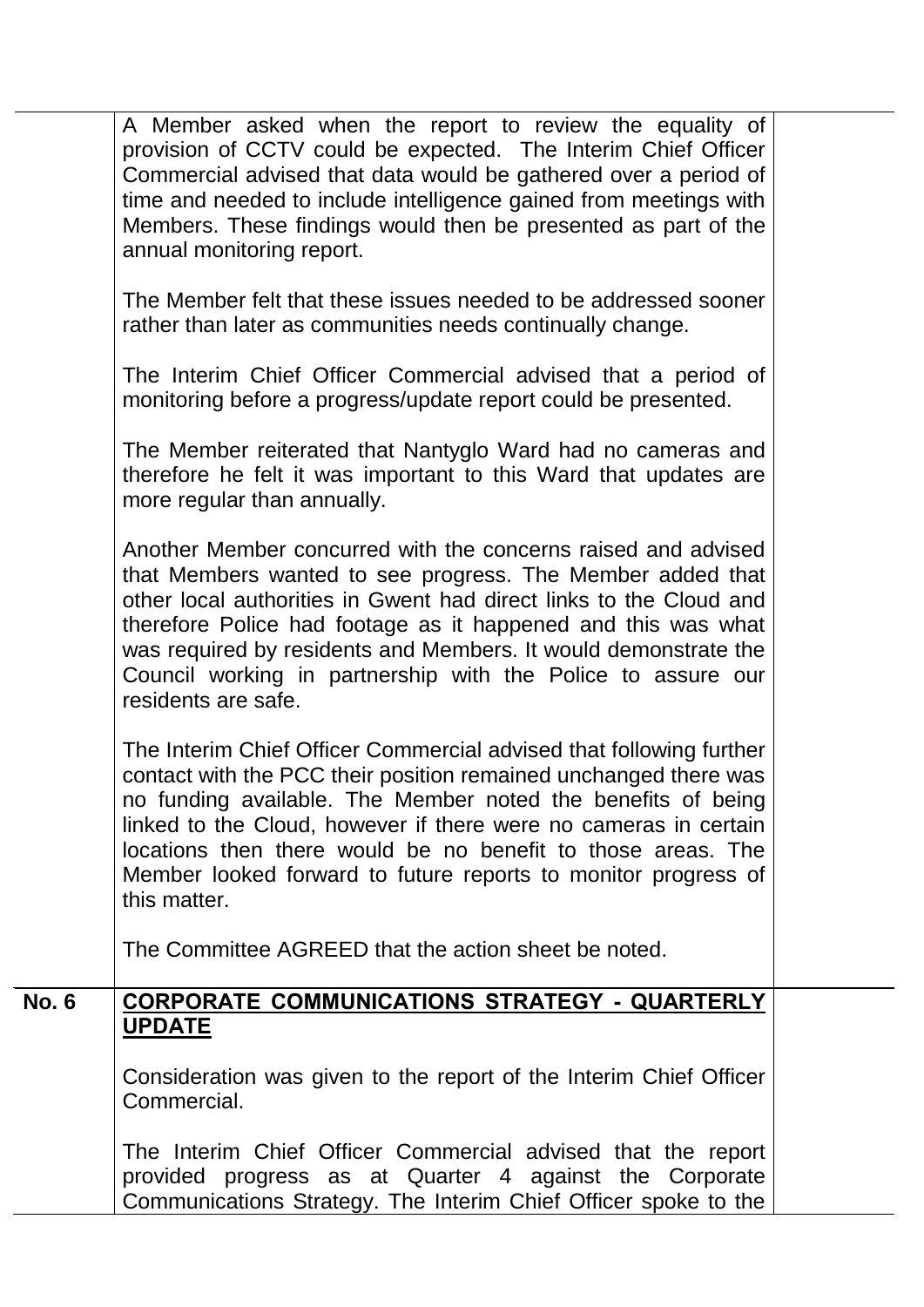report and advised that the pandemic had resulted in the delivery of the strategy being entirely focused on the communication related to Covid-19. The importance of digital and social media became even more significant during the pandemic to ensure our communities were kept informed.

It was noted that the Corporate Communications Team was a key member of the Gwent Local Resilience Forum Warning and Informing Group. The Group was responsible for aligning communications and communicating key information to the residents of Gwent during the pandemic. The Interim Chief Officer Commercial noted the importance of the Team ensuring a consistent approach between local partners, PHW and Welsh Government. The continually changing nature of the Pandemic had required a constant flow of information and which needed to be clear and effective as well as coordinated between all sectors.

The Interim Chief Officer Commercial further outlined the aims of the Communication Plan in respect of the Covid-19 response as detailed in the report.

The Committee AGREED to recommend that the report be accepted and endorse Option 1; namely that Corporate Overview Scrutiny Committee considered the Quarter 4 (January to March 2021) update against the Communication Strategy prior to it being presented to the Executive Committee.

## **No. 7 COMMERCIAL STRATEGY QUARTERLY PERFORMANCE MONITORING**

Consideration was given to the report of the Interim Chief Officer Commercial.

The Interim Chief Officer Commercial spoke to the report which outlined Quarter 4 of the Commercial Strategy. The Interim Chief Officer advised that the Council's commercial activities were driven by the ambitions as detailed in the Strategy. The pandemic continued to have an impact on the delivery of the Strategy, however substantial progress had been made in Quarter 4 and referred Members to the key activity which was summarised in the report in line with the Council's key themes and ambitions.

The following questions were raised at this juncture and responded to accordingly:-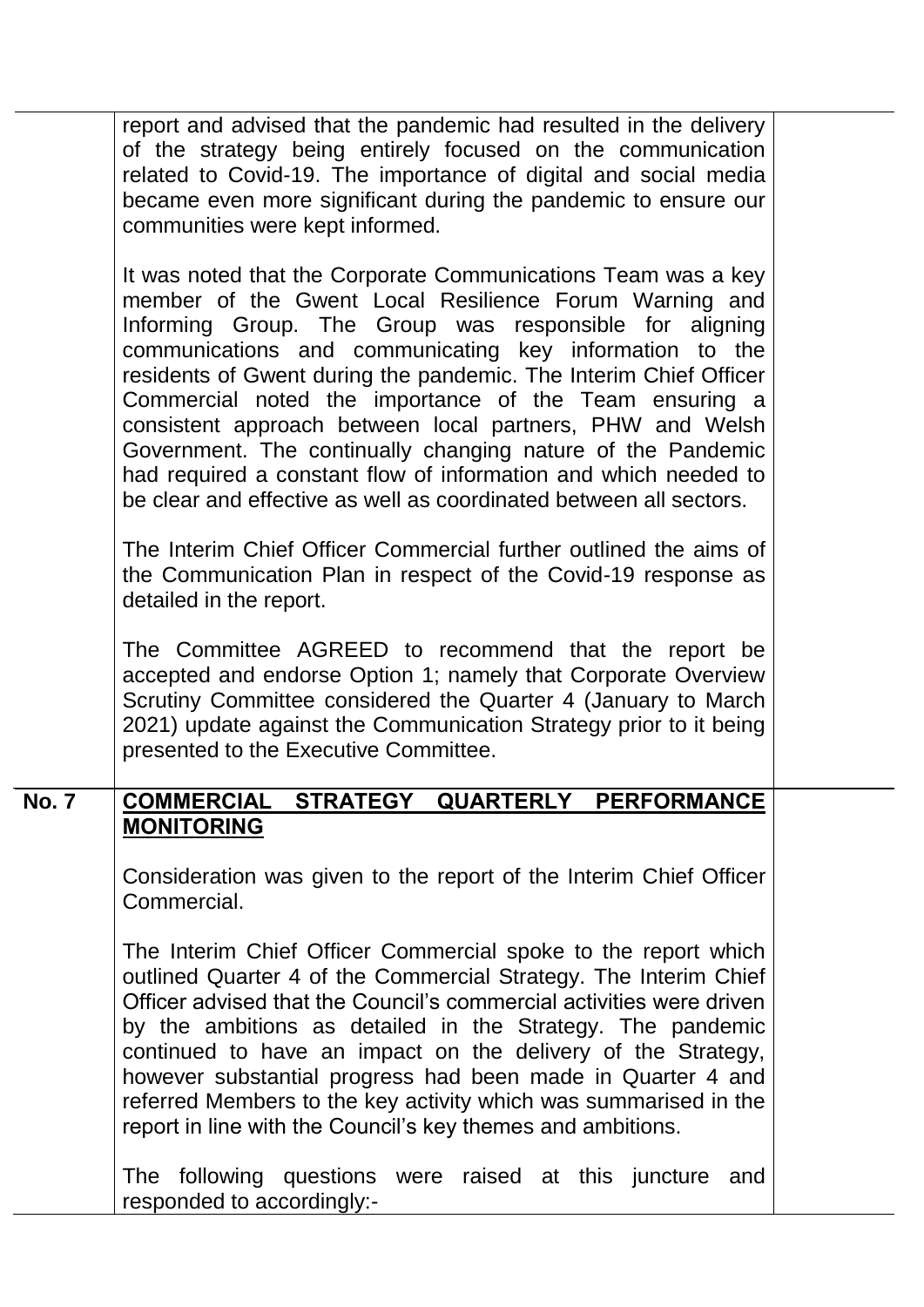**Strategic Commissioning and Commercial Board** – it was confirmed that the Board was made up of the Corporate Leadership Team, Legal, Resources and Procurement officers.

**Welsh Government Digital Democracy Fund** – it was informed that the fund was in relation to user research with 16 to 25 year olds to gain an understanding of how young people access the democracy and obtain feedback on their experiences.

**Contact Centre** – concerns were raised around the Contact Centre, particularly 'Out of Hours Service' being sourced outside of Blaenau Gwent as it was important that operators knew the local area. It was also asked that if there are any changes that Elected Members be informed.

An Officer confirmed that a local based service provision would be pursued. The Officer further advised that a number of actions were being taken forward with SRS to address issues raised.

**Closure of the Civic Centre** – concerns were raised around the services offered at the Civic Centre via the Receptionist and asked if these services, such as Blue Badge applications would be available at the Community Hubs.

The Interim Chief Officer Commercial advised that all these aspects of the services available at the Civic Centre are being looked at in order to understand the needs of the customer. The data would be collected and communicated to Members to ensure they are informed accordingly.

**Bilingual Contact Centre Message** – it was advised that residents had raised concerns with Members that Welsh was first for the Contact Centre greeting. It was a long message and in some cases costly to the resident. A Member asked if the English could be first, which was practice in some other local authorities.

The Interim Chief Officer Commercial reminded Members that the Council had an obligation to the Welsh Language Act and advised that this request could be investigated, however it was important that the Council operated within their responsibilities to the Act.

**Calls Times to the Contact Centre** – in response to concerns raised in relation to the cost of the sometimes lengthy wait times to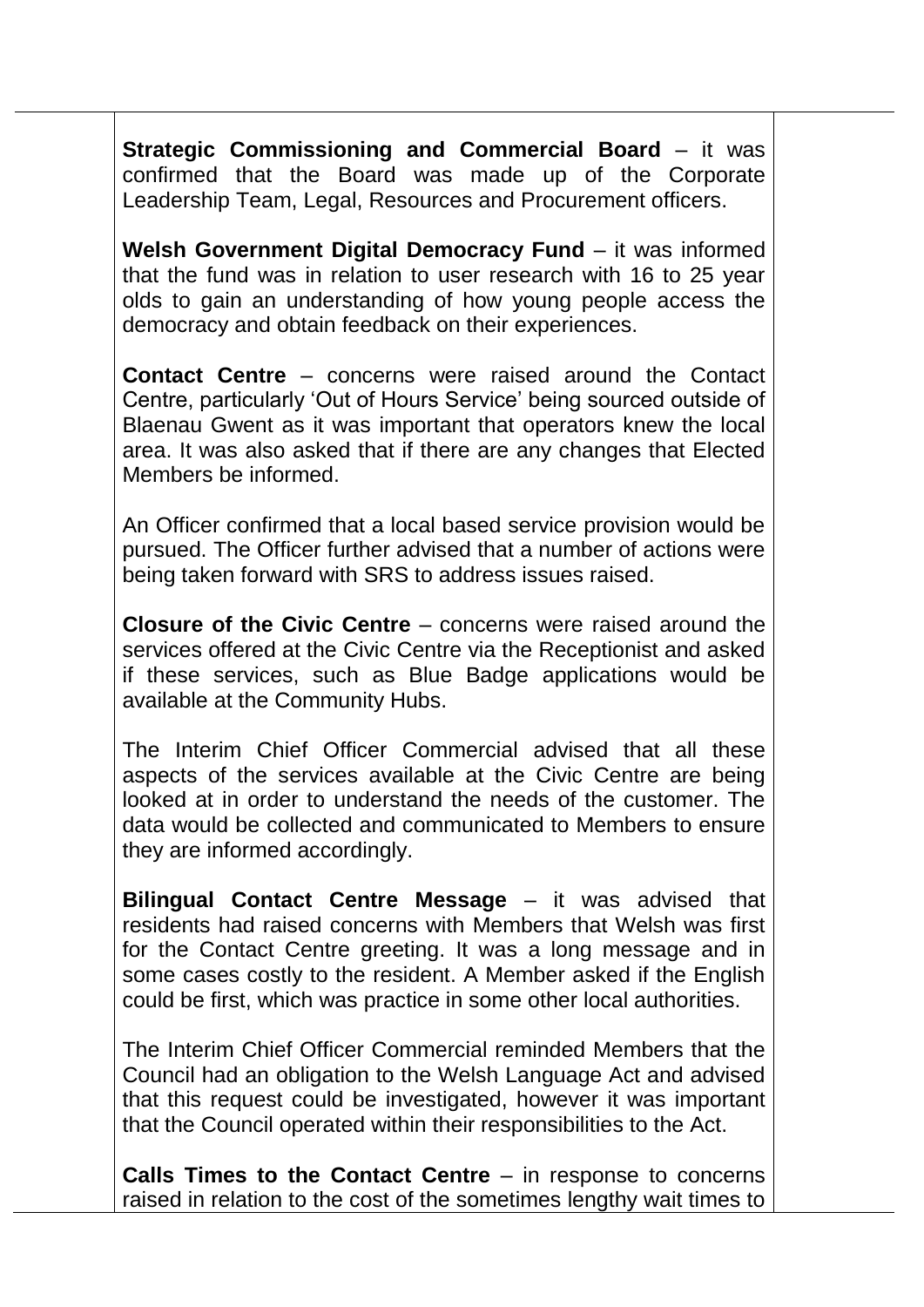|              | the Contact Centre, the Interim Chief Officer Commercial advised<br>that waiting times are monitored as part of the service<br>performance arrangements and improvements such as a que<br>system would be developed.                                                                                                                                                                                                                                                                                   |  |
|--------------|--------------------------------------------------------------------------------------------------------------------------------------------------------------------------------------------------------------------------------------------------------------------------------------------------------------------------------------------------------------------------------------------------------------------------------------------------------------------------------------------------------|--|
|              | <b>Officers Mobile Numbers</b> – due to agile working arrangements it<br>was pointed out that some officers were hardly in the office and<br>had been provided with mobile phones. A Member asked if these<br>mobile phone numbers could be issued to Members as it was<br>important they remain accessible to Members.                                                                                                                                                                                |  |
|              | The Interim Chief Officer Commercial advised that office numbers<br>should be re-directed to officers mobile phones.                                                                                                                                                                                                                                                                                                                                                                                   |  |
|              | The Committee AGREED to recommend that the report be<br>accepted and endorse Option 1; namely the Quarter 4 progress<br>update against the Commercial Strategy was considered prior to<br>the report being presented to Executive Committee.                                                                                                                                                                                                                                                           |  |
| <b>No. 8</b> | <b>TEST TRACE AND PROTECT SERVICE</b>                                                                                                                                                                                                                                                                                                                                                                                                                                                                  |  |
|              | Consideration was given to the report of the Interim Chief Officer<br>Commercial and the Service Manager Customer Experience and<br>Transformation.                                                                                                                                                                                                                                                                                                                                                    |  |
|              | The Interim Chief Officer Commercial provided an overview of the<br>report and invited the Service Manager Customer Experience and<br>Transformation to provide an update on the current position and<br>performance of the service as detailed in the report. It was noted<br>that performance of Gwent TTP service as a region was in the top<br>quartile.                                                                                                                                           |  |
|              | A Member advised that he had requested this report as he had<br>been monitoring the report issued by Monmouthshire County<br>Council who provided these details on a Ward by Ward basis. The<br>Member appreciated the excellent work of the NHS and the Local<br>Authority, however as an Elected Member he felt that this level of<br>detail was needed for Blaenau Gwent. It was hoped that Covid-19<br>numbers would now continue to reduce and thanked the Officers<br>for an informative report. |  |
|              | The Committee AGREED to recommend that the report be<br>accepted and endorse Option 1; namely accepted the progress<br>update.                                                                                                                                                                                                                                                                                                                                                                         |  |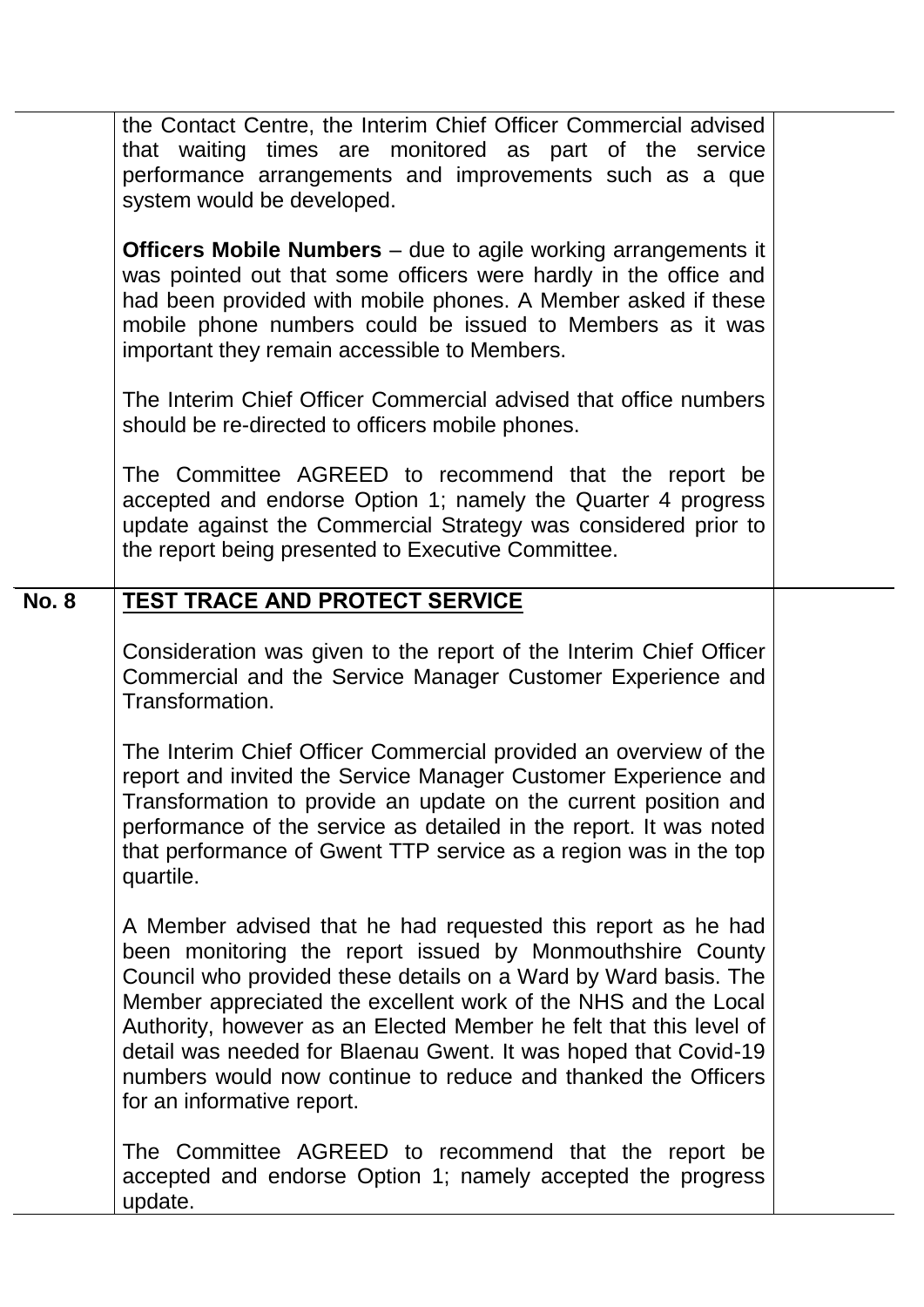| <b>No. 9</b> | PROPOSED AGILE WORKING POLICY                                                                                                                                                                                                                                                                                                                                                                                                                   |  |
|--------------|-------------------------------------------------------------------------------------------------------------------------------------------------------------------------------------------------------------------------------------------------------------------------------------------------------------------------------------------------------------------------------------------------------------------------------------------------|--|
|              | Consideration was given to the report of the Head of<br>Organisational Development.                                                                                                                                                                                                                                                                                                                                                             |  |
|              | The Head of Organisational Development presented the report<br>which provided Members with the opportunity to scrutinise,<br>challenge and make suggestions on the proposed Agile Working<br>Policy for the Council's workforce further to the report that was<br>approved at Council on the 25th March, 2021 on the New Council<br><b>Operating Model &amp; Working Arrangements</b>                                                           |  |
|              | The Officer advised that the introduction of a new model of agile<br>working would bring modern working practices, enhance<br>employees' working experience, maximise performance and<br>productivity and realise financial gains. The Agile Working Policy<br>being key to delivering the future working model and linked to the<br>Council's vision for sustainable development including sustainable<br>economic growth and decarbonisation. |  |
|              | The Head of Organisational Development further spoke to the<br>report and noted the responsibilities as detailed in the Policy. The<br>Officer noted that Unison, GMB and Unite trade unions had all<br>been fully engaged in the development of the and the draft Agile<br><b>Working Policy.</b>                                                                                                                                              |  |
|              | The Draft Policy had been sent to trade unions for formal<br>consultation and two requests had been received from Unison for<br>consideration, as follows:-                                                                                                                                                                                                                                                                                     |  |
|              | Unison would like to see a<br>£16 allowance for Agile workers not £12. The Corporate<br>Leadership Team discussed this proposal and support a<br>figure of £15.60 to recommend to Members for their<br>consideration (pro rata figure which would be fair to all<br>workers); and                                                                                                                                                               |  |
|              | all current employees that<br>are designated as home or agile workers be able to utilise an<br>allowance of up to £200 to cover the cost of a chair and desk<br>that would be able to fit in within the home environment. The<br>allowance to be used with an approved council supplier. The<br>Corporate Leadership Team support the choice for the                                                                                            |  |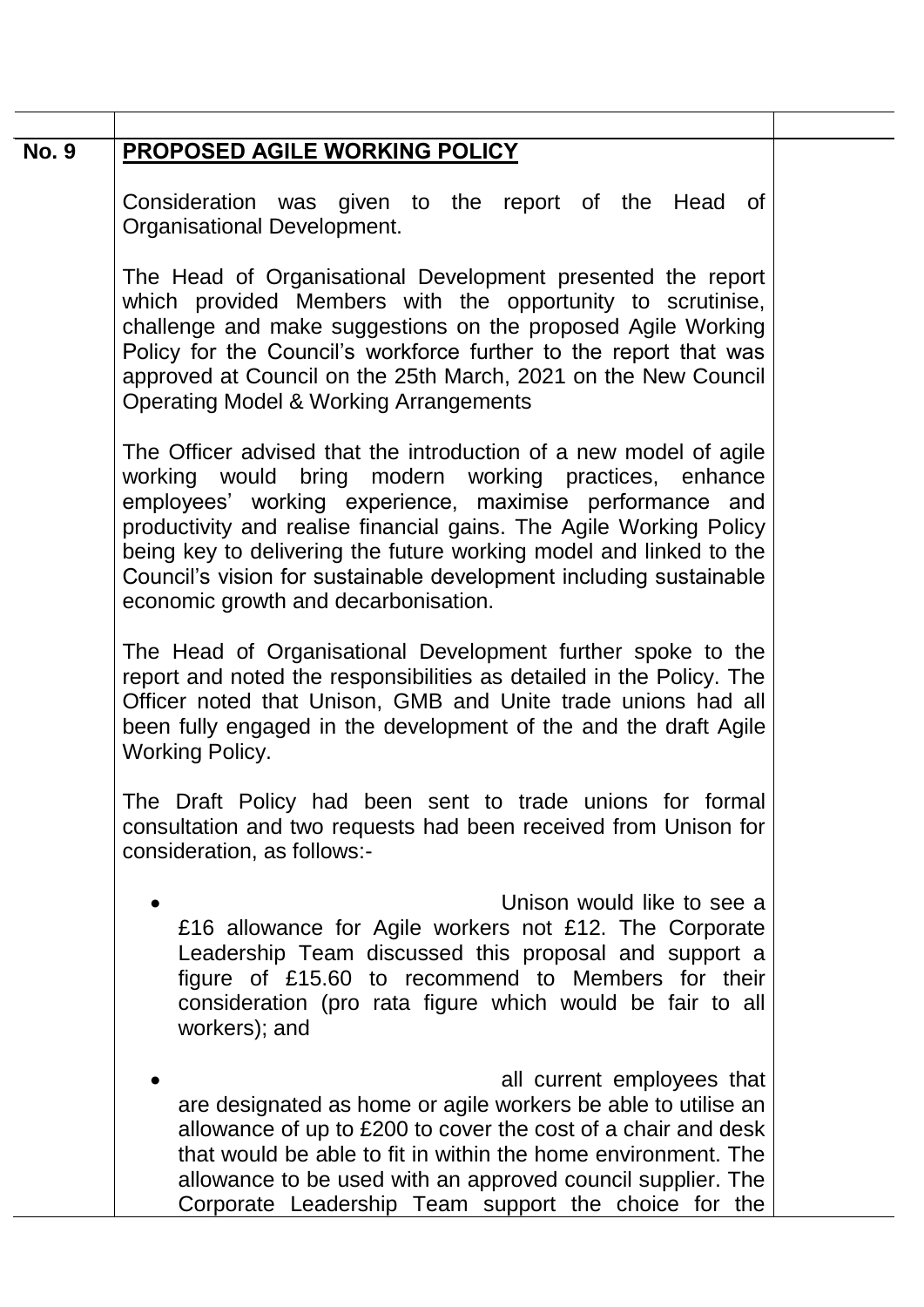workforce from approved suppliers/including recycled equipment. Unison also requested that any future workforce (new recruits) be given the option of the allowance if they are paid scale 6 or below.

The Head of Organisational Development referred Members to the options and noted the preferred option.

The Officer invited questions/comments from the Members at this juncture.

A Member asked that following approval of the New Working Arrangements which formulated this Policy had any members of staff left the Council sighting agile working as the reason.

The Member stated that he had made his point clear at the Council meeting and reiterated that he was totally against the new way of working at this time. The Member had many concerns which included employee's mental health. The last year during the pandemic had been horrendous which saw people confined to their homes. The Member wanted assurances from the Council that if an employee did not wish to work from home for a specific reason that this would be accommodated.

The Head of Organisational Development advised that as part of the Policy there were a number of documents to be completed with the employee and their manager as part of 1-2-1 consultation meetings to be undertaken. The individual's circumstances, their health and wellbeing and mental health would all be taken into account and if adjustments are to be made these would be put in place. The 1-2-1s would identify the individuals needs and agree an appropriate course of action or adjustment. Homeworking will not be forced on any member of the workforce.

The Head of Organisational Development said she was not aware that any members of staff had left the Authority because of plans for the New Council Operating Model.

The Member had hoped that all employees would be dealt with sympathetically.

The Member also noted the £15.60 put forward by the Corporate Leadership Team and proposed that the figure be rounded up to £16.00 in conjunction with the Trade Unions proposal.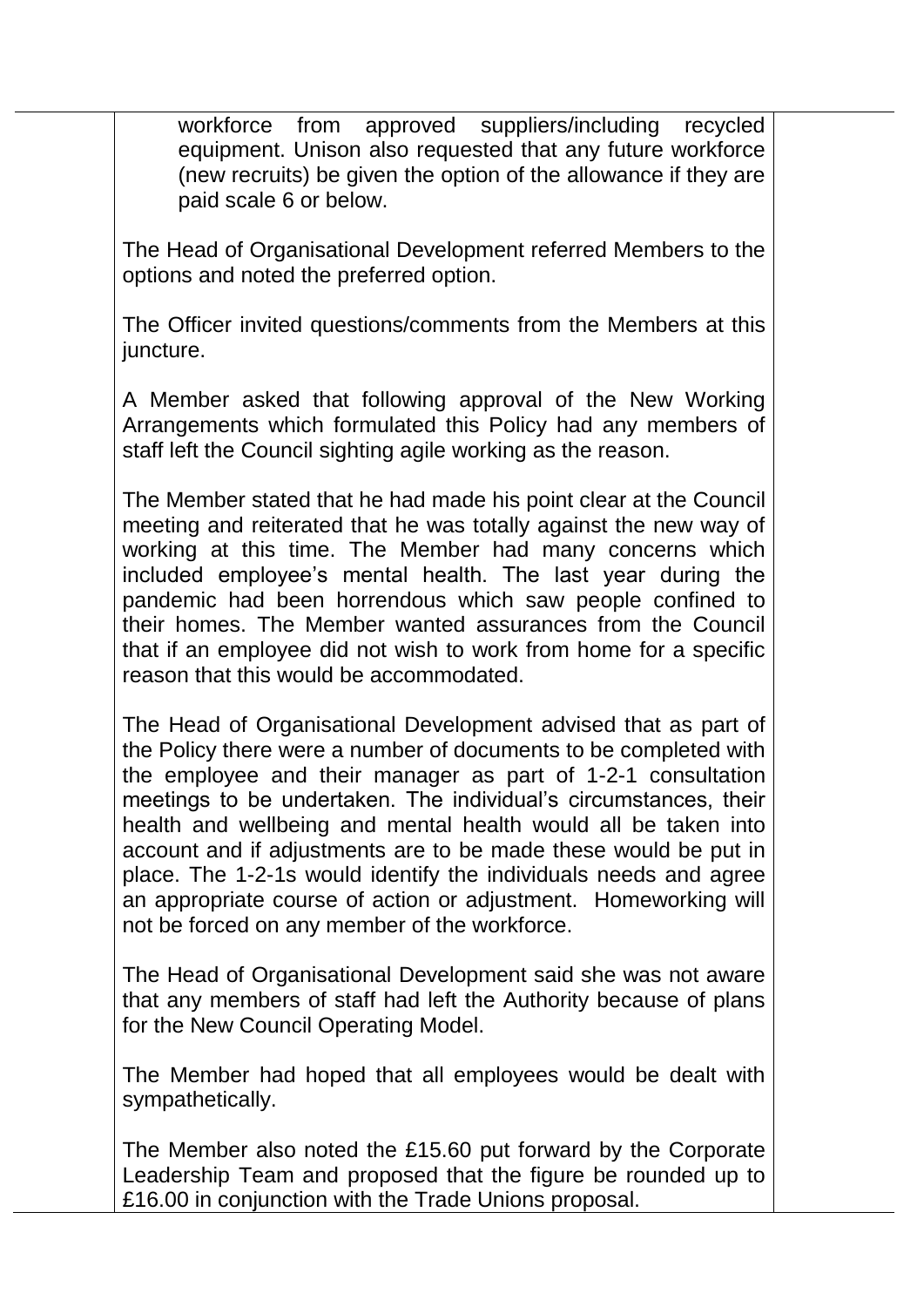At the invitation of the Chair, the Trade Union representative addressed the Committee. The representative welcomed the opportunity to attend the meeting to ensure that any misinformation could be clarified for Members. The Trade Union representative advised that staff and Elected Members had stepped up to the way in which the pandemic had seen the Council work from home and adjust to new technology in the past year.

The Trade Union representative advised that the option for home working had been raised by unions at the WLGA and at the Workforce Partnership for Wales. The work undertaken with the Council had been first class and the Council was now at an important stage in the process. It was added that as part of that work by the trade unions, a survey of 1000 people from across Wales was undertaken and this would be shared with staff shortly. The thinking and negotiating of the trade unions had been captured in the policy and advised that the £16.00 costs had been rounded up from the £15.60 put forward by CLT, however, the Trade Union representative confirmed that the £15.60 was in line with HMRC and based on the 3 days pro rata, therefore, the £15.60 was acceptable.

The Trade Union representative noted the comments raised by the Members and stated that no one would be forced to work from home. There could be a number of reasons for this in relation to mental health issues, the health and safety of the employee or an issue in terms of confidentiality within their home environment. Therefore, it was reiterated that no one would be would be forced to work from home and these assurances had been given by the Council.

With regard to 'office' furniture, the Trade Union representative appreciated that it would be beneficial to repurpose the office furniture currently used, however, we needed to be mindful that this furniture would be in employees' homes. There are some instances where that particular furniture may not fit the décor of the employee homes or be suitable for their home space, therefore on these occasions employees would be allowed to purchase their own furniture. The trade unions also felt it was important to provide an allowance to staff on a Scale 6 and new recruits who are lower paid to ensure our lowest paid workers are supported.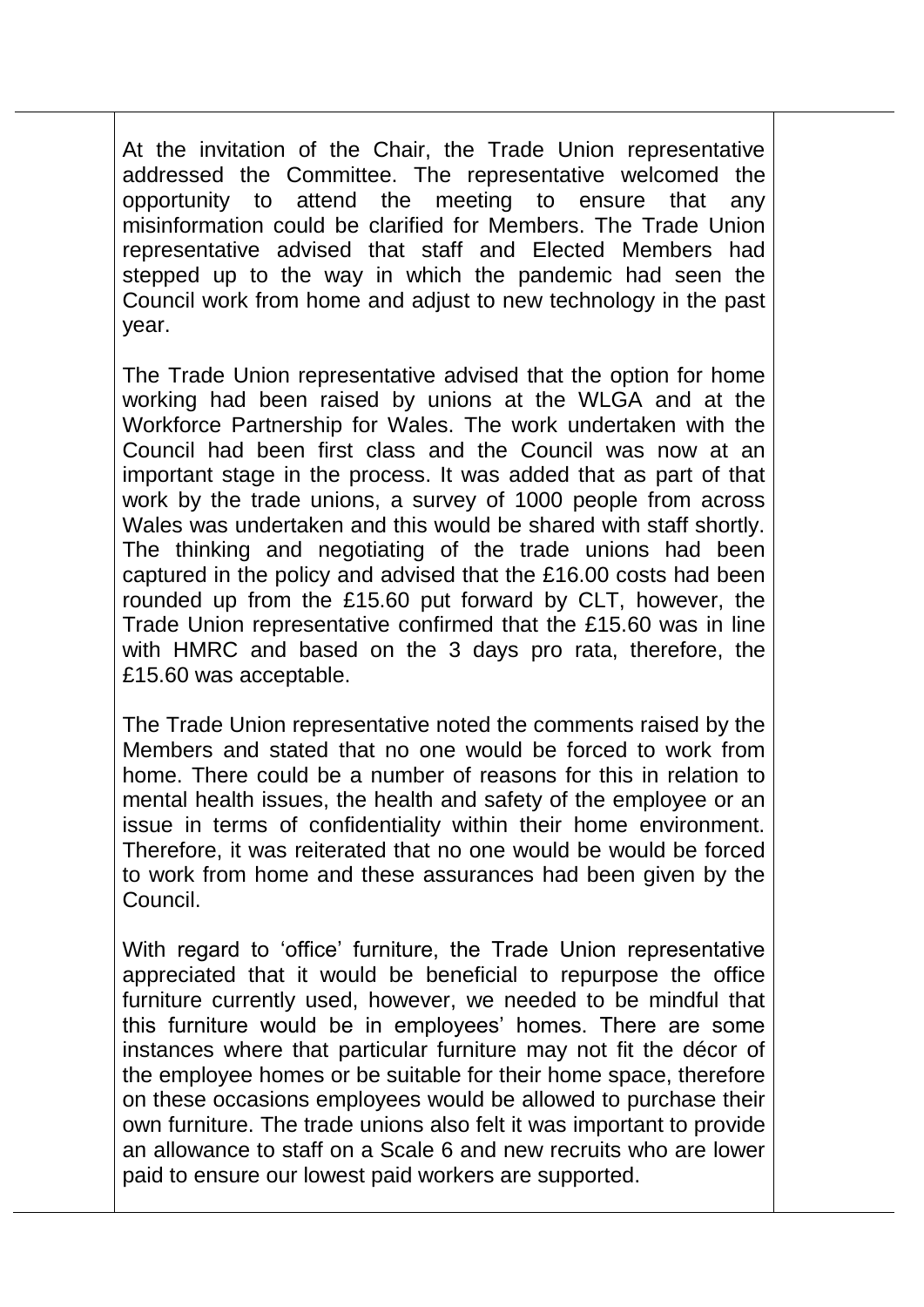The Trade Union representative also suggested that consideration be given to mileage policy and it was put forward that mileage be claimed from the boundary of Blaenau Gwent and not their homes which would be a financial saving to the Council.

The Unison Representative informed that Blaenau Gwent was the first local authority in Wales to deliver on this Agile Working Policy and it was paramount that in order for it to be successful our staff needed to be supported. During the last year staff had to endure many hardships and needed to make decisions whether to feed their children or put on the heating, unfortunately these were the sacrifices of the cost of living for our lower paid staff. This was another reason for 1-2-1s with employees as any concerns would be addressed and the Trade Union representative reiterated that employees would be given a choice. There were employees who wanted to work from home as well as employees who do not want to work at home and both these options could be supported.

The Trade Union representative said that the Union supported the report progressing to Council. The staff had been working over a year with this uncertainty and it was important that such assurances are now given to staff.

The Chair invited questions/observations from Members at this juncture.

In response to concerns raised around the monies to be paid to staff as well as monies which could be claimed via the HMRC. The Chief Officer Resources advised that the budget implication was due to the payment the Council had proposed of £26.00 per month or £15.60 per month dependant whether staff were permanent home workers or agile respectively. If workers were in receipt of these allowances from the Council, then no claims can be made for tax relief from HMRC.

The Chief Officer Resources added that the Council would be responsible for the costs to be paid to staff.

It was further asked if employees needed to create office space in their homes would the Authority be in position to provide staff with a loan to undertake these adjustments, to allow, if needed, that additional space and/or confidentiality.

The Chief Officer Resources advised that this assistance had been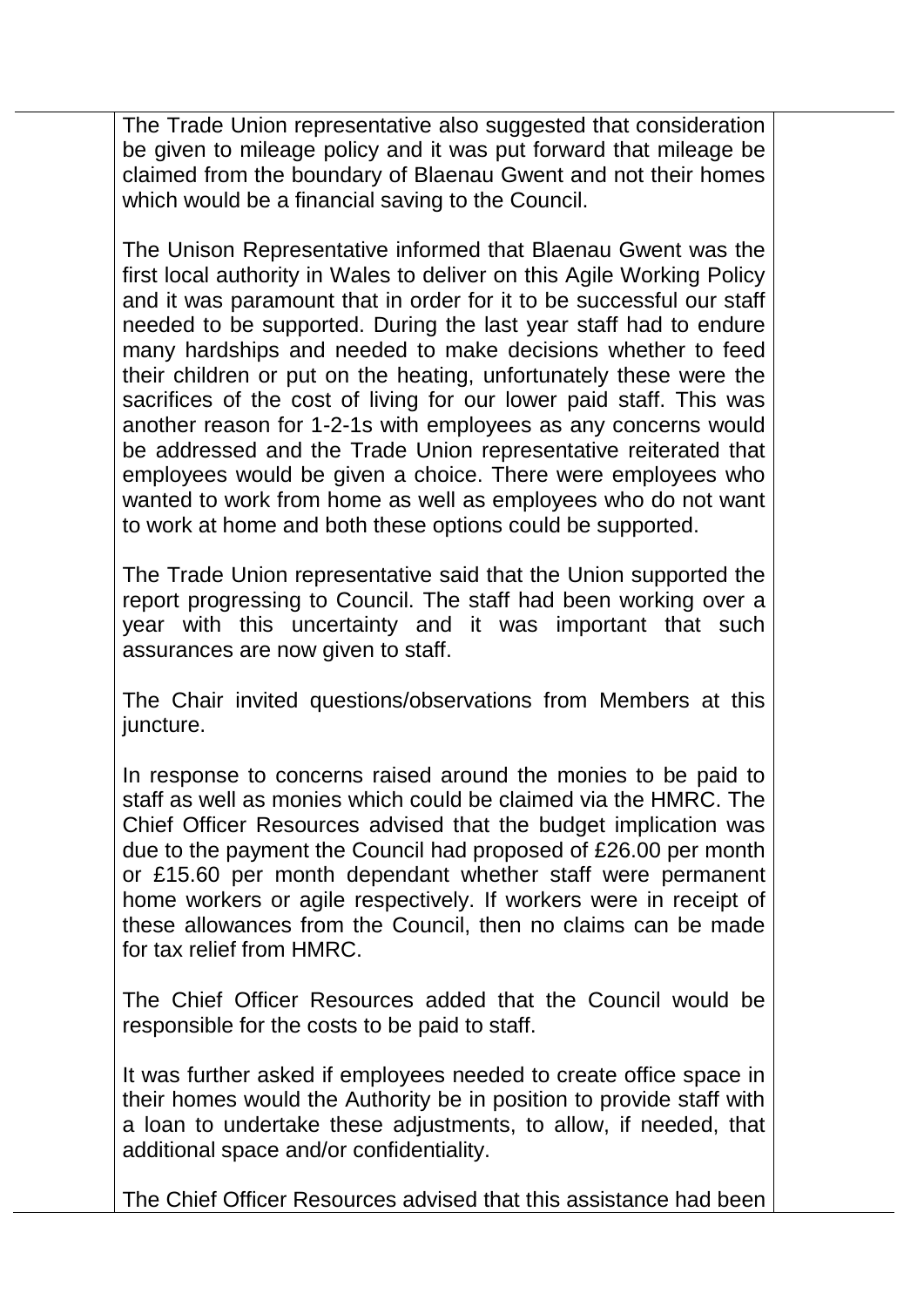considered, however the Council was not in position to offer significant loans to staff for changes to their properties or to purchase summer houses.

The Trade Union representative added that work across other authorities in Wales was currently being held up as not all local authorities wanted to provide an agile working allowance. It was felt that staff were saving on travelling expenses, therefore such payments are outweighed. It was felt that Blaenau Gwent Council was adjusting as an employer of choice and through the pandemic the Authority had realised that there was benefits from home working for our staff. The Unison Representative felt that the new working arrangements would be beneficial to the staff.

Further concerns were raised around home working and it was reiterated that staff would not be forced to work from home.

In terms of accommodating staff, it was confirmed that the Council was confident that staff who did not want to work from home could be accommodated in existing buildings.

A Member referred to Monmouthshire County Council who had proposed hybrid working arrangements and the Head of Organisational Development confirmed a hybrid worker was the same as an agile worker, working between home and office buildings.

Another Member welcomed the report and the joint working between the Council and trade unions to achieve these negotiations for the benefit of staff. The Member felt that the agile working arrangements was good news for the Authority and was satisfied that the Council's staff well-being had been considered. It was also excellent news that this Council was the first to achieve such a modern way of working.

A Member felt that there were areas missing from the Policy in relation to training and development of new employees, and possibly a period of time in the office before taking up position at home.

Also, the Member raised concerns around the recruitment of new staff, as an agile worker the person could reside anywhere and work from home. The Council was the largest employer in Blaenau Gwent and therefore it was important that local jobs be retained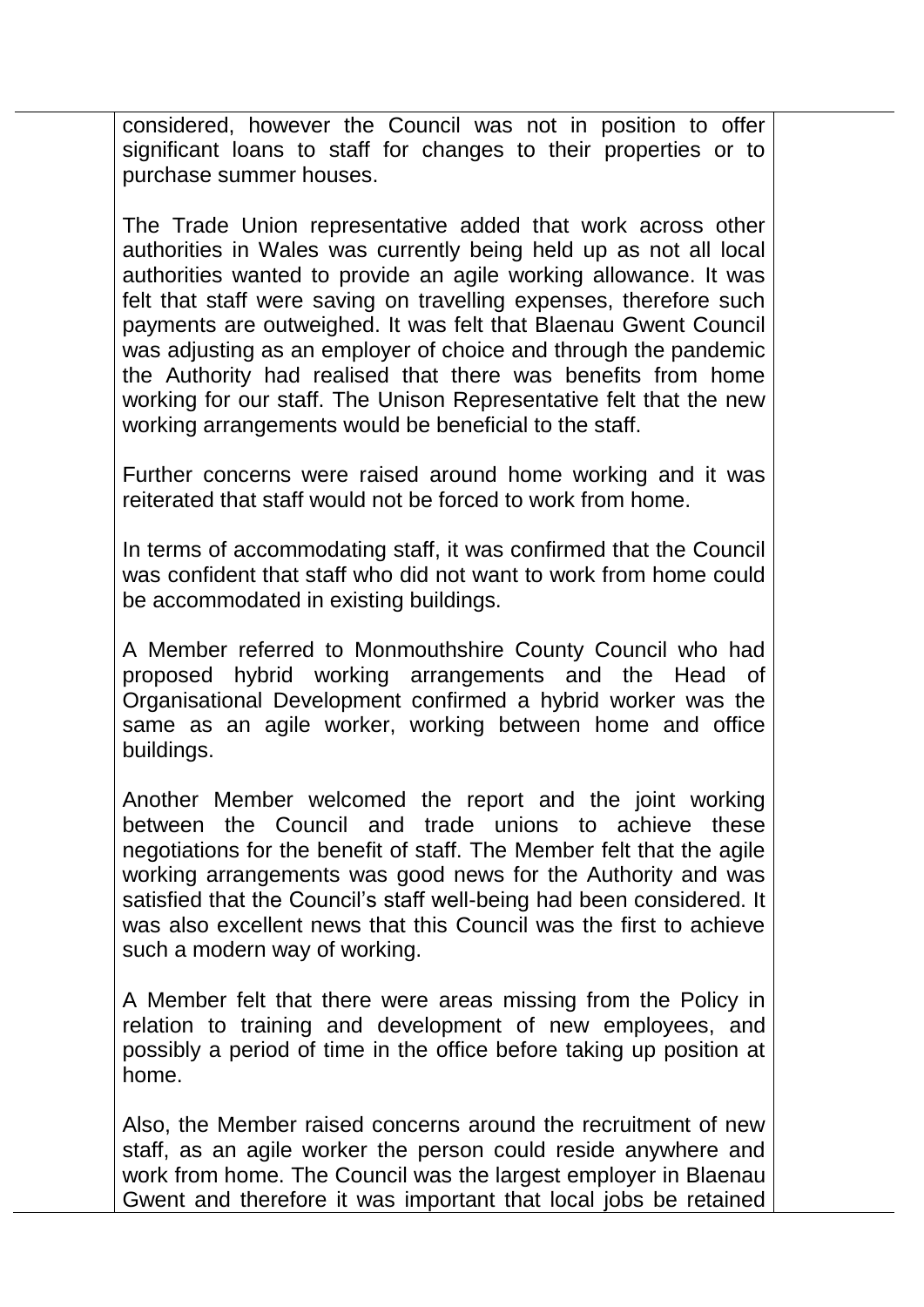locally. A mileage stipulation for officers on a particular grade should also be considered for future applicants. It was proposed that there be a social clause applied to contracts that recruitment was made within about 30 miles of the Borough.

The Head of Organisational Development advised that there would be an engagement plan which included training and development programme which would run alongside this policy for leaders and the workforce. The induction programme across the Council would need to be reviewed not just in conjunction with the policy but also in line with the digital opportunities now available.

In terms of recruitment, it was reported that the majority of Council staff were frontline and school based staff. The agile and permanent home workers were only a fraction of the workforce.

The Head of Organisational Development advised that the mileage policy would be reviewed once the Agile Working Policy had been approved by full Council.

The Trade Union representative added that the Council was aware of the importance of retaining jobs locally and noted that during recent recruitment for the Track, Trace and Protect roles individuals were applying from Birmingham. The Trade Union representative was pleased to confirm that Blaenau Gwent took on board the 'local jobs for local people' and the majority of employees were from the local areas.

In response to a question raised in relation to staff being asked to clear their desks at the Civic Centre, it was reported that this had not been a formal instruction as there was agreed protocols in place for staff who wished to enter the Civic Centre.

In response to a question raised in relation to trade union involvement, it was confirmed that all unions had been consulted and the Unison Representative had been invited to speak on behalf of the Joint Trade Unions.

A Member asked if staff had been consulted if they were not in a union. It confirmed that staff had been communicated via the MD Message, updates from managers and would be individually consulted in the 1-2-1 engagement with managers and staff.

The Chair thanked the Trade Unions for their involvement and